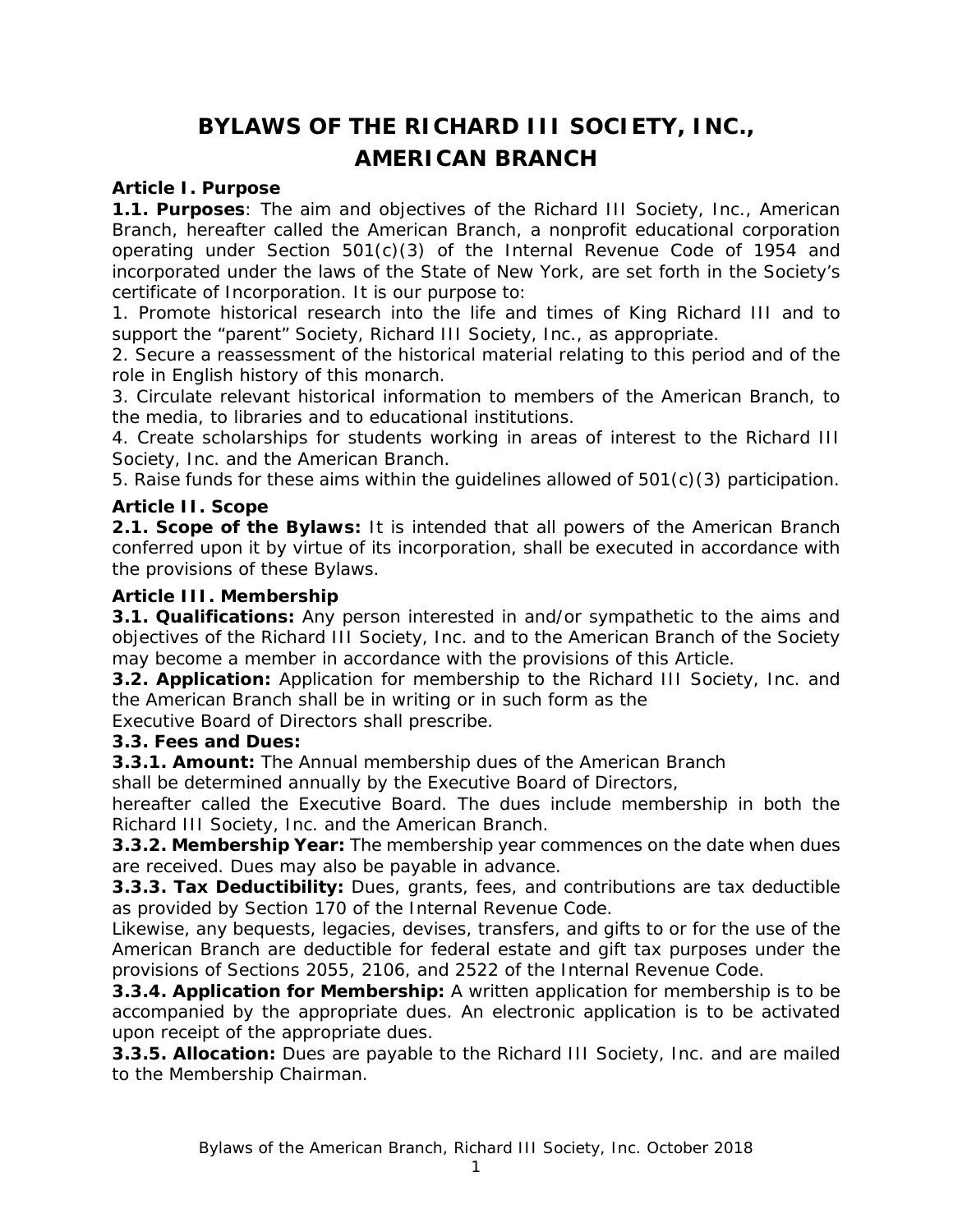**3.4. Admission Procedure:** It shall be the duty of the Membership Chairman to notify the Executive Board of new memberships and to notify the applicants of acceptance into the Richard III Society, Inc. and the American Branch. The Membership Chairman sends the Treasurer all funds received from Membership Applications.

**3.5. Honorary Membership:** The Executive Board shall have the power to confer Honorary Membership on any individual whose association with the Society may enhance the image of the American Branch or who has rendered special service or benefit to it. The Executive Board may confer the Honorary Membership for whatever time period deemed appropriate.

**3.6. Good Standing:** A member is in good standing if all dues and other financial indebtedness is paid.

**3.6.1. Loss or Refusal of Membership Status:** Any applicant may be refused membership or a member may lose their membership:

(a) If dues are not received as specified in Article 3.3.4.

(b) If a member uses the organization to his or her benefit.

(c) If a member espouses a cause or action in the name of the Society which is contrary to the purpose of the Richard III Society, Inc. (See 1.1.)

(d) If rented or borrowed materials are not returned in a timely manner, as determined by the caretaker of the materials and the Executive Board.

**3.6.2. Nonpayment of Dues:** A member is in arrears if payment of dues or other financial indebtedness to the American Branch is not received by the Membership Chairman by the date on which the membership expires. Appropriate notice of the dues date is sent both prior to and after this date. The member is then dropped from the membership rolls and loses all rights of membership. The Executive Board is notified of all lapses of membership. A member may be reinstated upon settlement of outstanding dues or obligations.

**3.7. Resignation:** Nonrenewal of dues within a reasonable period after notification by the Membership Chairman is considered a resignation. All rented or borrowed materials are to be returned to the American Branch.

**3.8. Membership Lists:** All members of the American Branch are given an opportunity to state whether they wish their names to be made available to other members or to local chapters. If they wish to be listed only on the official records of the Treasurer and the Membership Chairman, they may indicate their wishes in this respect on the application. Current members may indicate this preference on their renewal form.

**3.9. Other Classes of Membership:** Classifications to indicate other than an individual membership may be set as appropriate by the Executive Board. Examples: Family membership, Fotheringhay membership, etc.

## **Article IV. Meetings**

## **4.1. General Membership Meeting:**

**4.1.1. Date:** The General Membership Meeting, hereafter called the GMM, of the American Branch is held biennially on the Saturday which falls closest to October  $2<sup>nd</sup>$ , the birthday of King Richard III, or such other date which, in the Board's opinion, furthers the aims of the Society. Care in scheduling should be taken to avoid conflict with the Jewish holidays.

**4.1.2. Location:** The GMM site should be rotated geographically around the continental United States in such fashion that it does not take place in the same area

Bylaws of the American Branch, Richard III Society, Inc. October 2018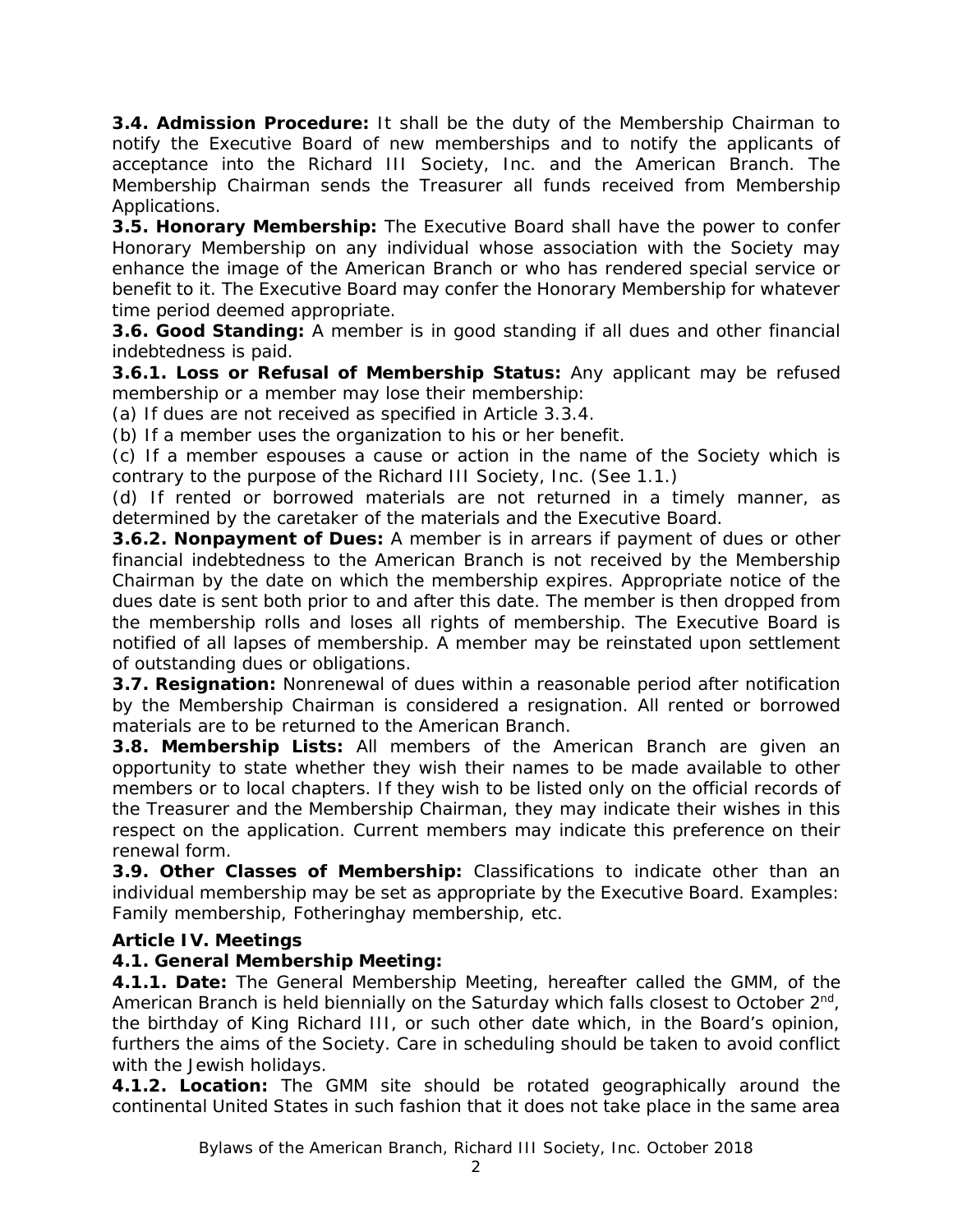more than once in every three (3) years, whenever possible. The Chapter Coordinator determines the date and location of the GMM and publishes the information in the *Ricardian Register* and/or other appropriate print or electronic media at least six (6) months in advance of the meeting. This announcement shall constitute the official call to the membership.

**4.1.3. Function:** The GMM shall:

(a) Be held in conjunction with the efforts of the local chapters whenever possible.

(b) Receive the reports of all officers and committees.

(c) Adopt a budget for the forthcoming biennium.

(d) Conduct the election of the Chairman, Vice Chairman, Secretary, Membership Chairman, and Treasurer, or whichever of those offices are to be filled.

(e) Conduct such other business as may be brought before it.

(f) Present proposed amendments or revisions of the Bylaws to membership for resolution. (See 10.1.)

**4.1.4. Purpose:** The GMM is planned to spread both knowledge and fellowship within the American Branch.

**4.2. Quorum:** In order to constitute a valid meeting of the members to conduct business, a quorum of not less than four (4) members of the Executive Board must be present. Members in good standing who are present constitute the voting body for the American Branch.

**4.3. Voting:** The transaction of all business at a valid meeting of the American Branch will be accomplished by a simple majority of the votes cast by members present. Abstentions shall not be counted in the number of votes cast.

**4.3.1. Voting for Elections of Officers:** A ballot containing the names of those nominated for officers will be sent to all members well in advance of the GMM by the Chairman of the Nominating Committee. Those ballots returned are counted as votes during the election process. (See 5.2.)

**4.4. Reports and Resolutions:** All reports of officers and committees, and all resolutions presented at any meeting, shall be in writing.

**4.5. Rules of Order:** All meetings of the American Branch will be conducted according to the most recent edition of *Robert's Rules of Order*.

## **Article V. Officers**

**5.1. Eligibility:** Any member in good standing, who is eighteen (18) years of age or older, shall be eligible to hold any office in the American Branch or to serve on any committee. No prospective officer can be in arrears of membership dues or other financial obligations on February  $1<sup>st</sup>$  of the year in which the elections are to be held. **5.1.1.** A candidate for Chairman shall have been a member of the American Branch for at least three (3) years continuously prior to nomination and shall have served previously as at least one of the following:

(a) An officer or member of the Executive Board.

(b) The president of a chapter with at least ten (10) members.

(c) Chairman of a standing committee.

**5.2. Officers:** The Chairman, the Vice-Chairman, the Secretary, the Membership Chairman, and the Treasurer of the Executive Board shall be elected by the membership by proxy ballots sent from the Chairman of the Nominating Committee to the members at least six (6) weeks prior to the GMM.

**5.2.1.** Officers shall serve for two (2) years from the date of their election.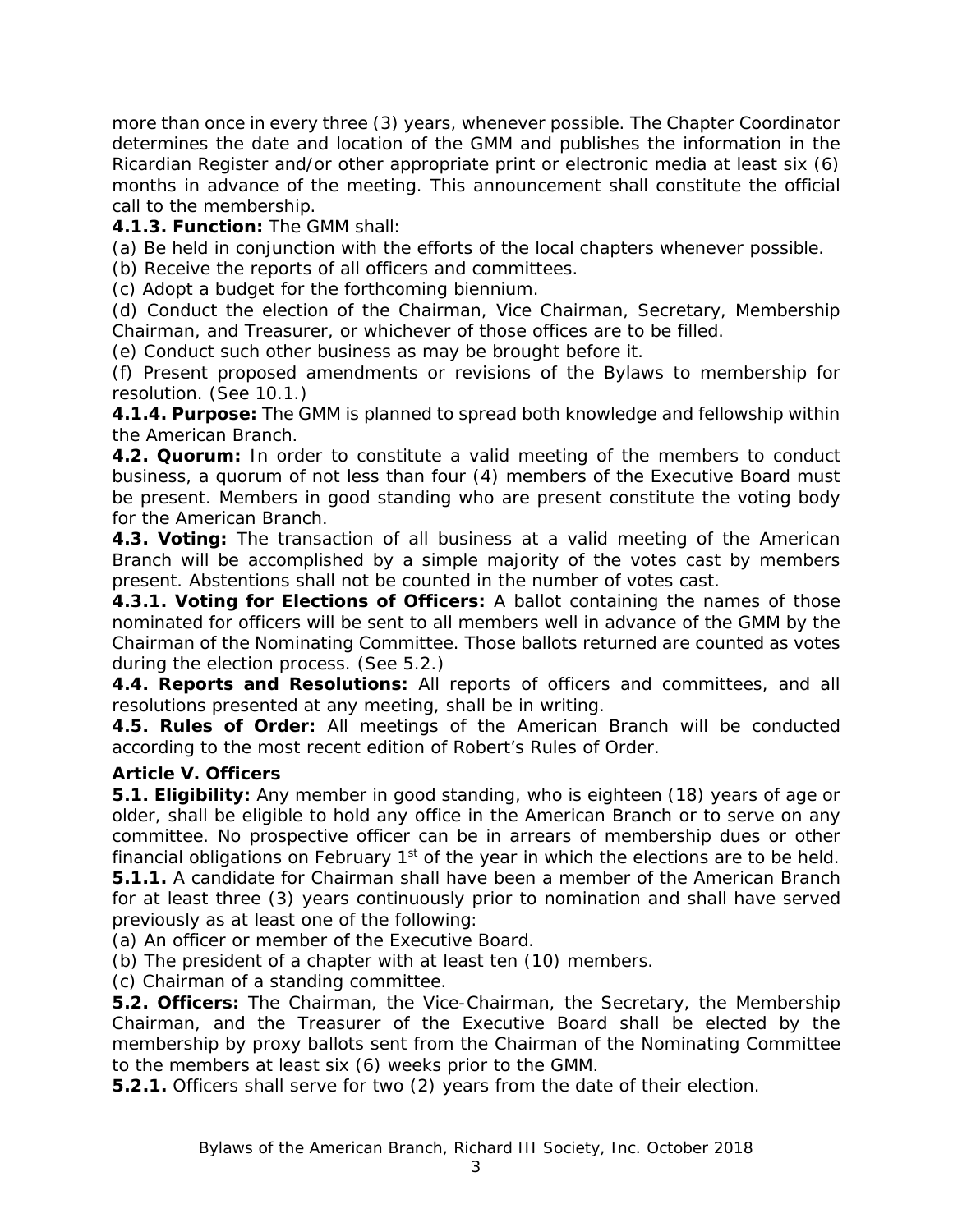**5.2.2.** No officer shall be eligible to serve in any one office for more than four (4) consecutive years. If, after an officer has served four (4) years consecutively, no candidate for that office is found, the incumbent may continue in office while the Board, at its discretion, decides whether to fill the office by appointment, reorganize, or dissolve the Society. Priority will be given to preserving the Society in some form as a 501(c)(3) tax-exempt organization.

**5.2.3. Appointed Officers:** The Chairman and the Executive Board appoint other officers and committee chairmen as needed or as appropriate. (See 7.1.)

**5.3. Nomination:** The Membership Chair shall send out a call for nominations to all members in good standing, advising of open positions and the requirements for each such position. Members may nominate themselves or someone else, with the prior approval of that person, by replying to the Membership Chairman with information about their interest in that position and suitability for that position. This call for nominations will go out at least twelve (12) weeks before the scheduled date of the GMM. All prospective nominees will be reviewed by the Executive Board and will appear on the ballot to go out to all members per Section 5.2, above.

**5.4. Honorary Officers:** The Executive Board shall have the power to appoint honorary officers for the American Branch.

**5.5. Vacancies:** A vacancy that occurs in any office following the GMM will be filled by appointment of the Executive Board.

**5.6. Suspension from Office:** Any elected or appointed officer may have his authority suspended by the Executive Board for cause, including (but not limited to) misconduct in office, neglect of or inattention to official duty or inability to perform the duties of the office. Suspension of an elected officer will require action as provided in Article 6.1.3.

## **Article VI. Duties of the Executive Board**

## **6.1. The Executive Board:**

**6.1.1. Members:** The Executive Board will consist of the Chairman, the Vice-Chairman, the Secretary, the Membership Chairman, the Treasurer, and the Immediate Past Chairman. The Executive Board shall have full power to manage the business and affairs of the American Branch unless otherwise provided in these Bylaws.

**6.1.2. Meetings:** The Executive Board shall hold at least four (4) meetings each year for the general transaction of business or for consideration of matters as may be specified in the agenda for the meeting. The Executive Board may meet more often as needed. The meetings may be in person, by telephone conference call, or by similar communications equipment that allows all persons participating in the meeting to hear each other at the same time. The Webmaster and the Editor of the *Register* are ex-officio members of the Executive Board and may attend meetings. Appointed Executive Board members and committee chairs may attend any meeting. **6.1.3. Voting:** The Executive Board may act:

(a) When a quorum exists. (See 6.1.5.) A simple majority of the votes cast is required for approval of any motion. (Except as otherwise provided in

Section 6.9.1. relating to the destruction of Society records.)

(b) By unanimous written consent of the members of the Executive Board without a meeting. Electronic message-mail is acceptable for written consent.

**6.1.4. Records:** The Secretary shall keep an accurate, complete, and permanent record of all proceedings of the Executive Board, which shall be permanently filed.

Bylaws of the American Branch, Richard III Society, Inc. October 2018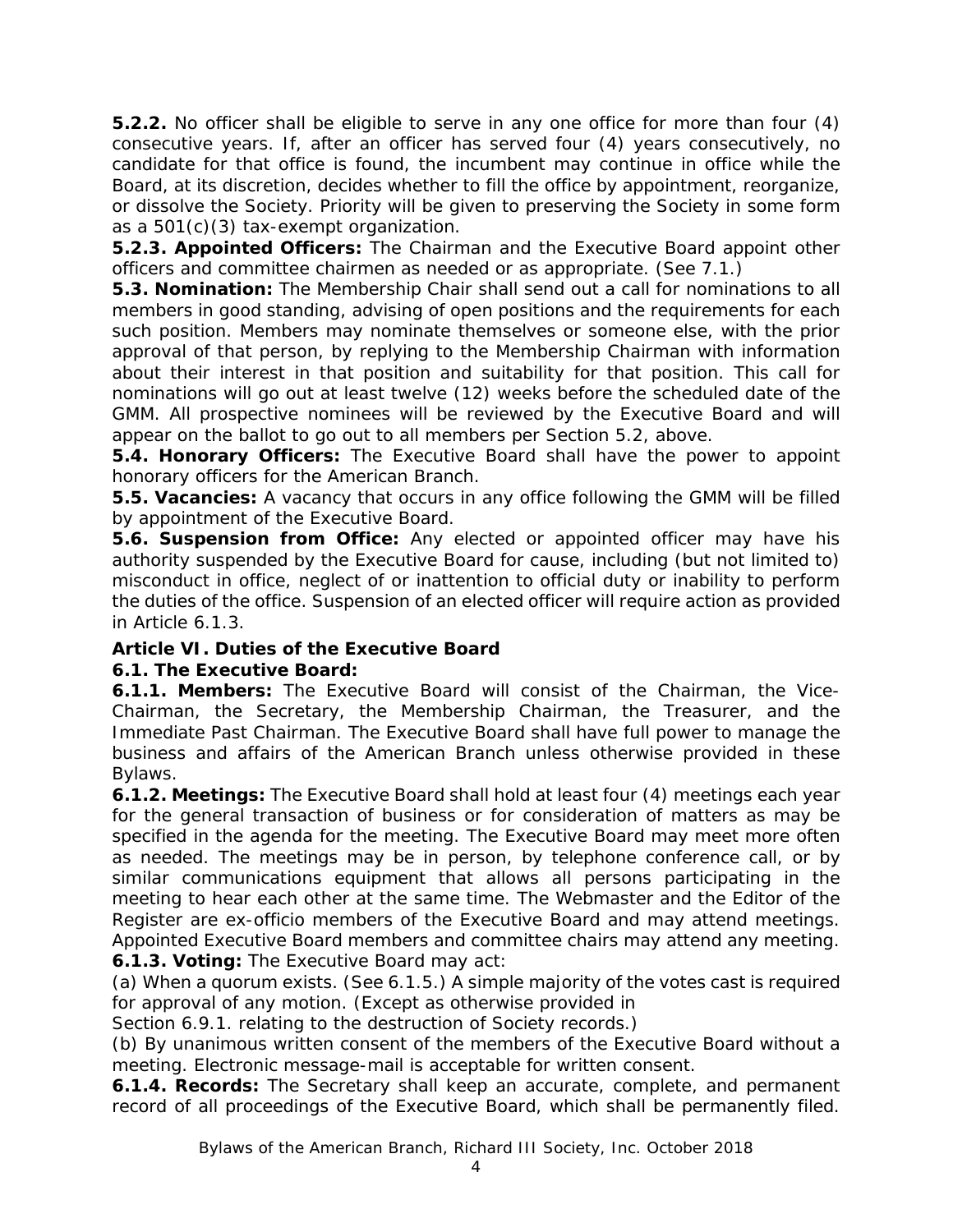Distribution of these records to the general membership may be provided via the website.

**6.1.5. Quorum:** A simple majority of the number of members of the

Executive Board that the American Branch would have if there were no vacancies [i.e., six (6) members] shall constitute a quorum for the conduct of business.

**6.2. Chairman:** The duties of the Chairman shall be as follows:

(a) To preside at all meetings of the American Branch and the Executive Board.

(b) To appoint appropriate officers and Standing Committee Chairpersons with the advice and consent of the Executive Board.

(c) To execute all contracts, deeds, and other legal instruments on behalf of and in the name of the American Branch when authorized by the Executive Board.

(d) To have general supervision over all officers and Standing Committees, and to be an ex-officio member of all committees.

(e) To have other powers and authority as shall be vested in the Chairman by the Executive Board.

(f) To appoint tellers to count ballots and to certify elections at the GMM.

**6.3. Vice Chairman:** The duties of the Vice Chairman shall be as follows:

(a) To preside at meetings of the American Branch and the Executive Board in the absence or incapacity of the Chairman.

(b) To prepare the agenda for all Executive Board Meetings and the GMM.

(c) To act as Bylaws Committee Chairman.

(d) To perform other duties as required by the Executive Board.

**6.4. Secretary:** The duties of the Secretary shall be as follows:

(a) To record and keep all minutes of official meetings and to transfer records to the archives as appropriate.

(b) To conduct all correspondence as directed by the Executive Board.

(c) To be the official custodian and distributor of all records except those relating Membership and Finance.

(d) To keep the American Branch's contact information current with the department that oversees charities in the state where the Society is incorporated.

(e) To request the Annual Reports from all officers and committees in mid-August yearly, and to ensure that they are distributed to the membership in the *Ricardian Register* or on the website following the GMM.

(f) To perform other duties as required by the Executive Board.

(g) To send greetings yearly to the parent Society on the occasion of their Annual General Meeting.

(h) To arrange the conference call for Executive Board Meetings.

**6.5. Membership Chairman:** The duties of the Membership Chairman shall be as follows:

(a) To accept applications, dues, and donations from renewing and prospective members.

(b) To update and maintain membership records, including the mailing of dues notices.

(c) To forward all monies to the Treasurer in a timely manner, or on the request of the Treasurer, Chairman, or Executive Board.

(d) To distribute all mailings and communications to the membership of the American Branch except as otherwise provided in these Bylaws.

(e) To perform other duties as required by the Executive Board.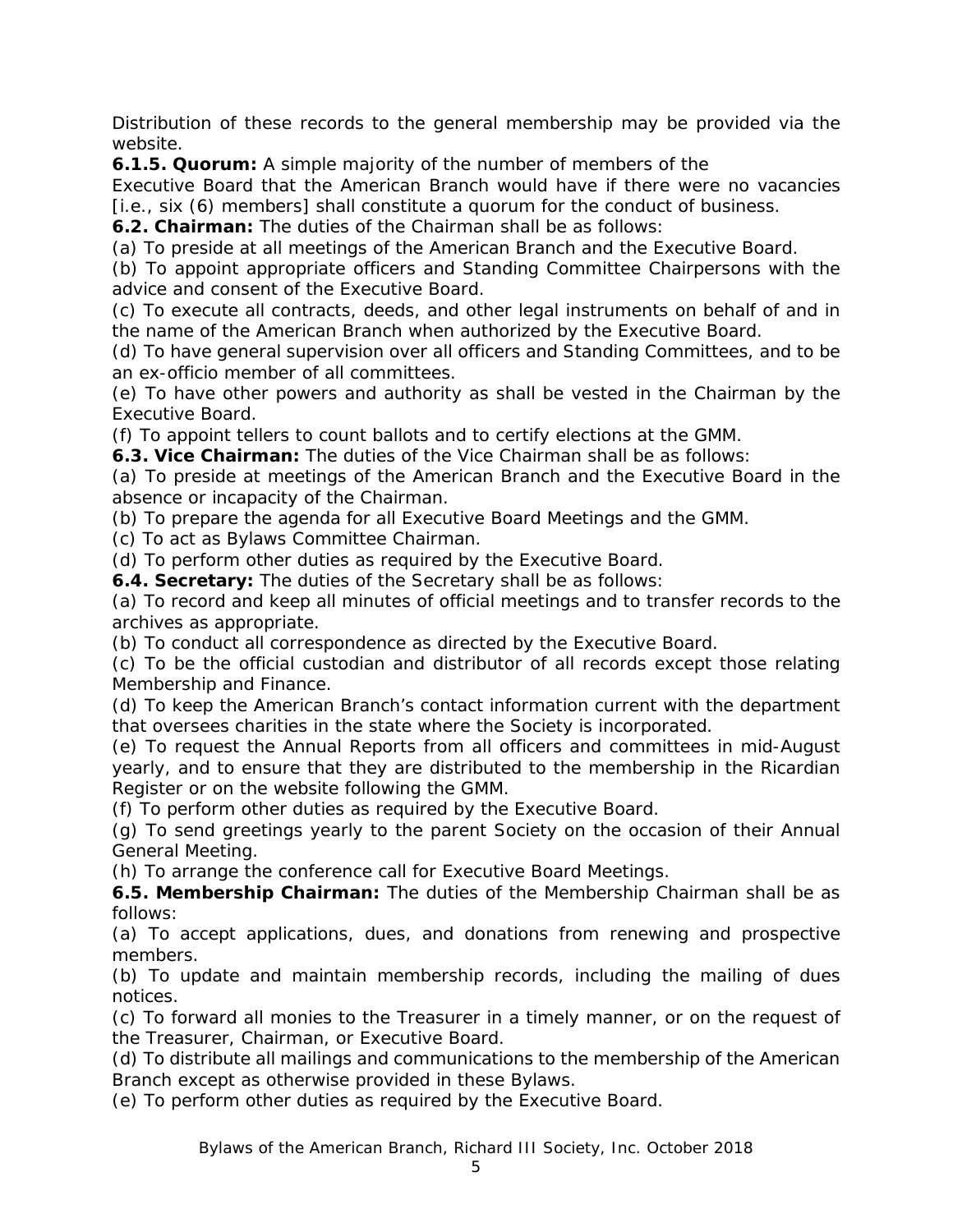**6.6. Treasurer:** The duties of the Treasurer shall be as follows:

(a) To receive all monies due to the American Branch.

(b) To deposit all monies into the appropriate bank or other financial accounts.

(c) To oversee and report on any investment accounts.

(d) To maintain and have charge of all financial records.

(e) To make digital scans of any paper documents for eventual transfer to the next Treasurer.

(f) To identify any critical financial documents which should be passed on to the Richard III Society, Inc. archives in hardcopy format.

(g) To pay all debts of the American Branch from the appropriate account.

(h) To file the appropriate federal tax returns as required by the Internal Revenue Service in consultation with Society's bookkeeper and tax preparer.

(i) To file state tax returns in the state where the American Branch is incorporated in consultation with Society's bookkeeper and tax preparer.

(j) To consult Internal Revenue Service websites and publications to maintain compliance with regulations for tax-exempt organizations in consultation with Society's bookkeeper and tax preparer in consultation with Society's bookkeeper and tax preparer.

(k) To prepare a budget yearly for the next fiscal year in consultation with Society's bookkeeper and tax preparer, to be presented and approved at the GMM.

(l) To have on file an account of the balances for all funds established by the American Branch for its purposes in consultation with Society's bookkeeper and tax preparer.

(m) To be willing and able to get a signature guarantee when necessary. A signature guarantee requires a good relationship with a bank or other financial institution where a specially qualified officer will compare the Treasurer's identification documents and witness the Treasurer's signature. Signature guarantees will be required at the end of the Treasurer's term when authority over financial accounts is passed on to the next Treasurer, and may be required on other financial transactions as well.

(n) To assist the next Treasurer during the transition period.

(o) To perform other financial duties as required by the Executive Board.

**6.7. Immediate Past Chairman:** The duties of the Past Chairman shall be as follows:

(a) To act as a member of the Nominating Committee.

(b) To perform other duties as required by the Executive Board.

**6.8. Second Authorized Signer:** This is not a separate officer, but a member of the Executive Board, other than the Treasurer, who will have authority with the Treasurer over financial accounts. A second signer must be willing and able to get a signature guarantee when necessary. (See 6.6., item m.) The second signer will have access to financial accounts so that, in the event the Treasurer is incapacitated, the second signer will be able to assume the Treasurer's most critical duties. In addition, some financial accounts, such as with a mutual fund company, require a second signer.

**6.9. Official Records:** Any officer or committee chair having charge or custody of records and/or property of the American Branch, upon the termination of his term of office or upon the appointment of a new officer or chair, shall deliver all records and/or properties either to the Chairman, to the new designate, or to the new officer or committee chair within one month of taking office.

**6.9.1.** No records or property belonging to the American Branch shall be destroyed without the unanimous approval of the Executive Board.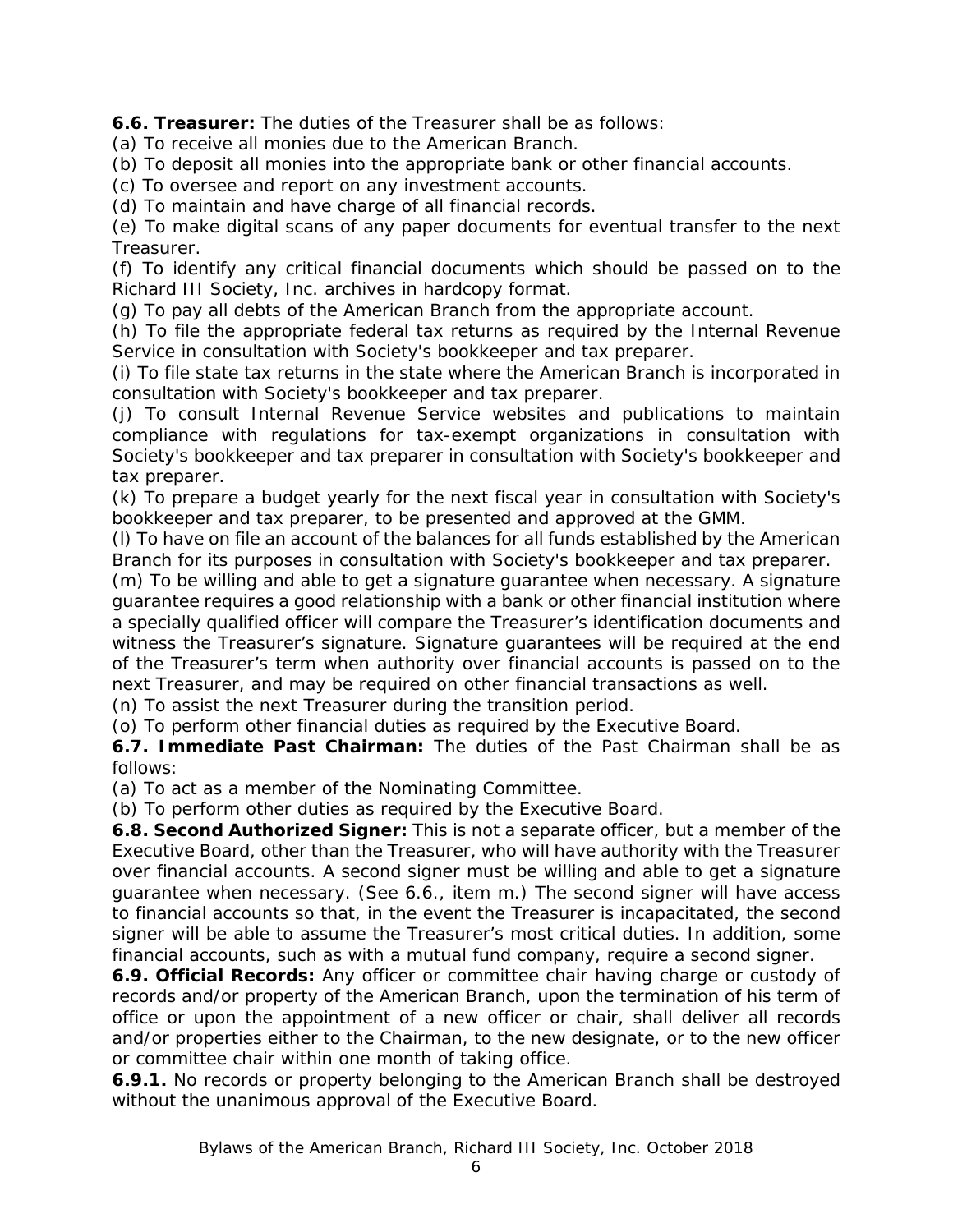**6.9.2.** A permanent repository for records or archives may be established by the Executive Board.

# **Article VII. Standing Committees, Officers**

**7.1. Appointment:** The Chairman shall appoint other officers and standing committee chairpersons as the Executive Board shall designate and approve. These officers and committee chairs may include (but are not limited to) the following:

**7.1.1. Editor:** The Editor is responsible for the assembly, publication, and mailing of the *Ricardian Register* and other publications of the parent Richard III Society, Inc., which are distributed quarterly to the membership.

## **7.1.2. Librarians:**

(a) The Fiction Librarian is responsible for the assembly, storage and maintenance of the Fiction Library, and for making the contents available to members of the American Branch.

(b) The Non-Fiction Librarian is responsible for the assembly, storage and maintenance of the Non-Fiction Library and for making the contents available to members of the American Branch.

(c) The Audio-Visual Librarian is responsible for the assembly, storage and maintenance of the Audio-Visual Library and for making the contents available to members of the American Branch.

**7.1.3. Archivist:** The Archivist is responsible for the assembly and maintenance of the Archives of the American Branch, and for an up-to-date record of the contents.

**7.1.4. Research Officer:** The Research Officer is responsible for encouraging research consistent with the purposes of the American Branch as set forth in these Bylaws. The officer of this Committee will serve as an assistant to the Editor and shall review materials offered to the *Register* upon the request of the Editor.

**7.1.5. Sales Officer:** The Sales Officer is responsible for:

(a) Maintaining, stocking, storing, and selling of all products, pamphlets, books, souvenirs, jewelry, and other goods pertaining to the American Branch.

(b) Providing sales information in the *Ricardian Register*.

(c) Providing for the manning and stocking of the Sales booth at the GMM, or, if unable to attend, providing for others to man the booth, in which case the sales items are to be available at least one (1) week prior to the GMM.

(d) Sending all documentation of and proceeds from sales to the Treasurer at least quarterly, or upon demand of the Treasurer, and to provide an inventory of stock yearly.

(e) Initiating search and purchase of depleted items or new and different items for the sales catalog, as is deemed desirable for the Executive Branch. All purchases and expenses or postage borne by the Sales Office are to be repaid by the Treasurer.

**7.1.6. Webmaster and Website:** The Webmaster is responsible for:

(a) Disseminating information on American Branch programs, membership recruitment, fund-raising, and volunteer opportunities on the Internet.

(b) The maintaining of a website with issues related to the life and character of Richard III and of Yorkist history.

(c) Timely updating of existing materials on the website and adding content to further the aims of the Society.

(d) Expands the online archives of primary texts and learning resources, as well as secondary sources, to aid scholars at various levels.

(e) Seeking out new avenues for e-space use and opportunity.

Bylaws of the American Branch, Richard III Society, Inc. October 2018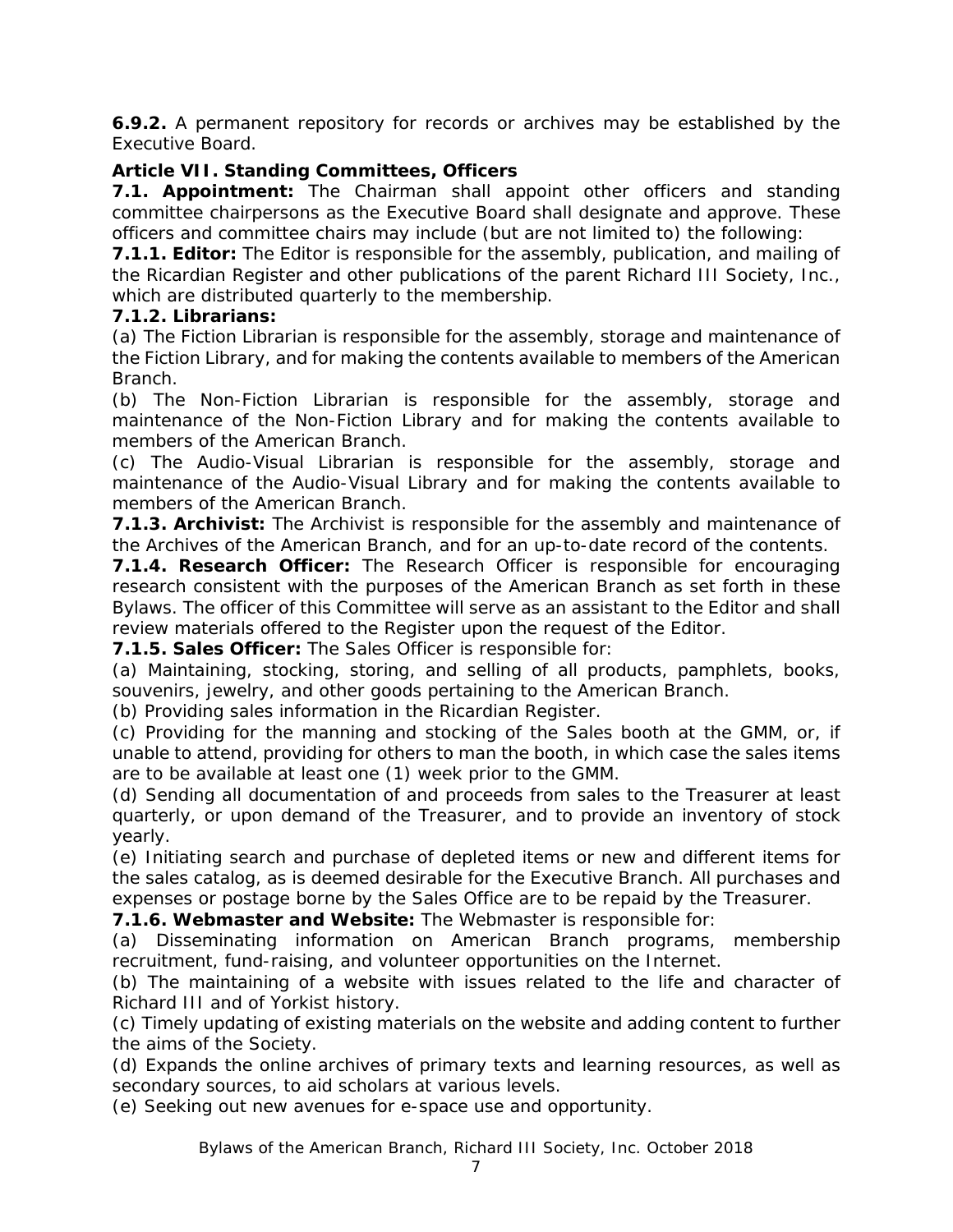**7.1.7. Chapter Coordinator:** The Chapter Coordinator is responsible for:

(a) Assisting and advising members who wish to set up a chapter.

(b) Ensuring the published chapter list is accurate and contact information is up to date.

(c) Obtaining written reports of chapter activities each year which will be published in the *Ricardian Register* and may be included in the GMM information packet.

(d) Serving as Chair of the General Membership Meeting Standing Committee, which is hereby established. The Chair, in consultation with the subcommittee heads, shall have the responsibility of setting the registration fee, bearing in mind that the fee is intended to be set at an affordable level that will also permit the GMM to be selfsupporting. The Committee shall have, but not be limited to, the following subcommittees:

(i) Venue/Location Subcommittee, which shall be responsible for selecting the meeting site and negotiating hotel room rates, meeting space, and all necessary catering arrangements. This subcommittee will also be responsible for creating and assembling attendee welcome packets and providing necessary pace for Sales and silent-auction tables. At least one of the members of this subcommittee will be in easy transportation distance of the selected site to be able to inspect it in person.

(ii) Transportation Subcommittee, which shall be responsible for researching and disseminating to the membership information regarding transportation options to the GMM site, as well as making any transportation arrangements necessary for any GMM program activities.

(iii) Entertainment and Catering Subcommittee, which shall be responsible for arranging Friday evening social hour and entertainment; Saturday breakfast/lunch buffets; break refreshments; Saturday evening social hour, banquet, and entertainment; and the Sunday morning fundraiser breakfast. The subcommittee will also be responsible for organizing the silent auction.

(iv) Program Subcommittee, which shall be responsible for arranging for two scholarly presentations Saturday morning, a scholarly presentation Saturday afternoon (which may also be a site visit), and a scholarly presentation at the Sunday fundraiser breakfast. Honoraria of \$150 or such other amount as shall be approved by the Executive Board is authorized.

The Committee will report to the Executive Board on the status of the GMM planning and provide a final presentation of all subcommittee activities and projected attendance no later than two (2) months prior to the GMM.

**7.2. Term:** All appointed officers and committee chairs serve for a term of two (2) years. Further term(s) of office may be approved with the consent of the Executive Board, or until a successor is appointed.

**7.3. Duties:** The duties of the standing committee chairs or appointed officers, and the job descriptions and regulations governing their operation shall be those prescribed by the Executive Board, except as otherwise provided by these Bylaws. Additional responsibilities may be requested of these officers and chairpersons as the Executive Board requires for management of the American Branch.

**7.4. The** *Ricardian Register* **and** *Ricardian Chronicle***:** The official publications of the American Branch are the *Ricardian Register and Ricardian Chronicle*. The major purpose of the *Register* is to present researched articles about Richard III and his allies, the Wars of the Roses, and 15<sup>th</sup> century English culture. An additional feature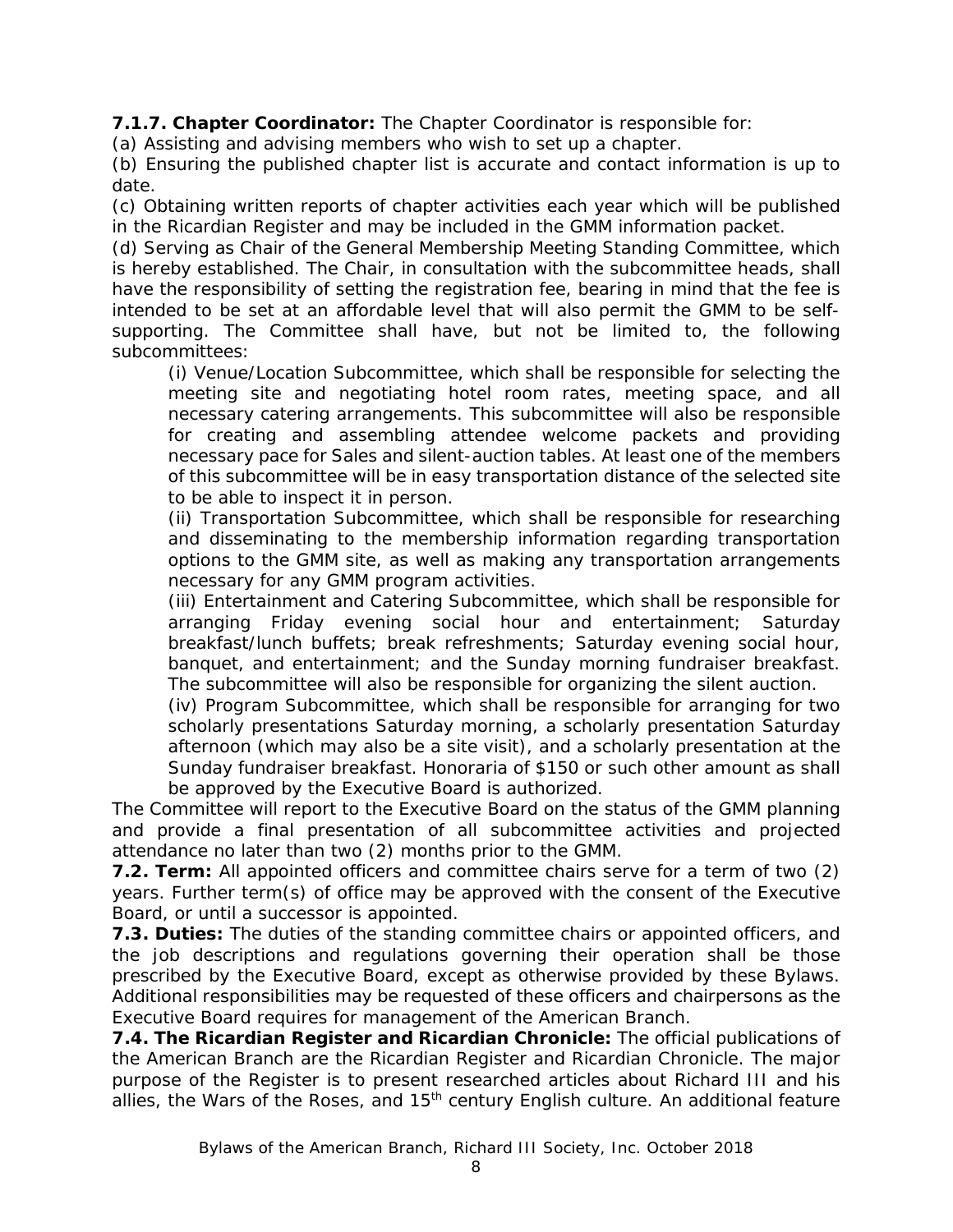are reviews of fiction and non-fiction books and other media about Richard III, et. al. It shall be distributed in print and digitally to the membership each March and September. The *Chronicle* is a newsletter for and about members of the Richard III Society and shall be distributed digitally each June and December.

**7.5. Annual Report:** The Annual Report will now be distributed yearly in print as a separate insertion with the March Register, and digitally on the American Branch website.

# **Article VIII. Chapters**

**8.1. Organization:** Three (3) or more members of the American Branch

may associate themselves together for the purpose of forming a chapter, and may make application for recognition.

**8.1.1. Application:** The application should state the chapter name, location or area covered by the chapter, names of members, names and titles of officers, and rules or bylaws of the proposed chapter.

**8.1.2. Eligibility:** No non-member of the American Branch may be a permanent member of a chapter. Members of local chapters of the American Branch should join the American Branch within six (6) months of joining the local chapter.

**8.1.3. Membership:** The Membership Chairman may provide any chapter with the names and addresses of American Branch members in the geographic area, except for those members who have chosen not to allow their name to be used. (See 3.8.)

**8.1.4. Good Standing:** A chapter in good standing shall have the right

to name themselves publicly as a chapter of the Richard III Society, Inc., American Branch. To remain in good standing, a chapter must conform to the same principles set for members of the American Branch. (See 3.6.1.)

**8.1.5. Inactive Chapters:** If a chapter decides that it can no longer function, or when it votes to dissolve, the members of the chapter shall decide, by majority vote, what shall be done with any remaining funds after paying all of the chapter's outstanding debts.

**8.2. Fees and Dues:** Chapter members pay the same dues to the American Branch as all members. In addition, each chapter will pay a registration fee equivalent to an individual membership fee when the original application is made. Local chapter dues are set by each chapter.

**8.3. Reports:** Each chapter shall submit an annual status, summarizing activity to the Chapters Advisor by January 3rd. This status will be submitted to the GMM report unless voluntarily updated and submitted to the Chapters Advisor by August 31<sup>st</sup>.

**8.4. Affiliation:** A member of the American Branch need not be a member of a local chapter in order to continue membership.

# **Article IX. Finances**

**9.1. General Fund:** All operating funds of the American Branch shall be disbursed as directed by the Executive Board according to a budget adopted at the GMM.

**9.1.1.** The Treasurer will prepare a proposed budget to provide for current operations of the American Branch and the needs of the officers and committee chairs for the ensuing biennium.

**9.1.2.** The budget will show estimated income and proposed expenditures, which will not exceed the estimated income.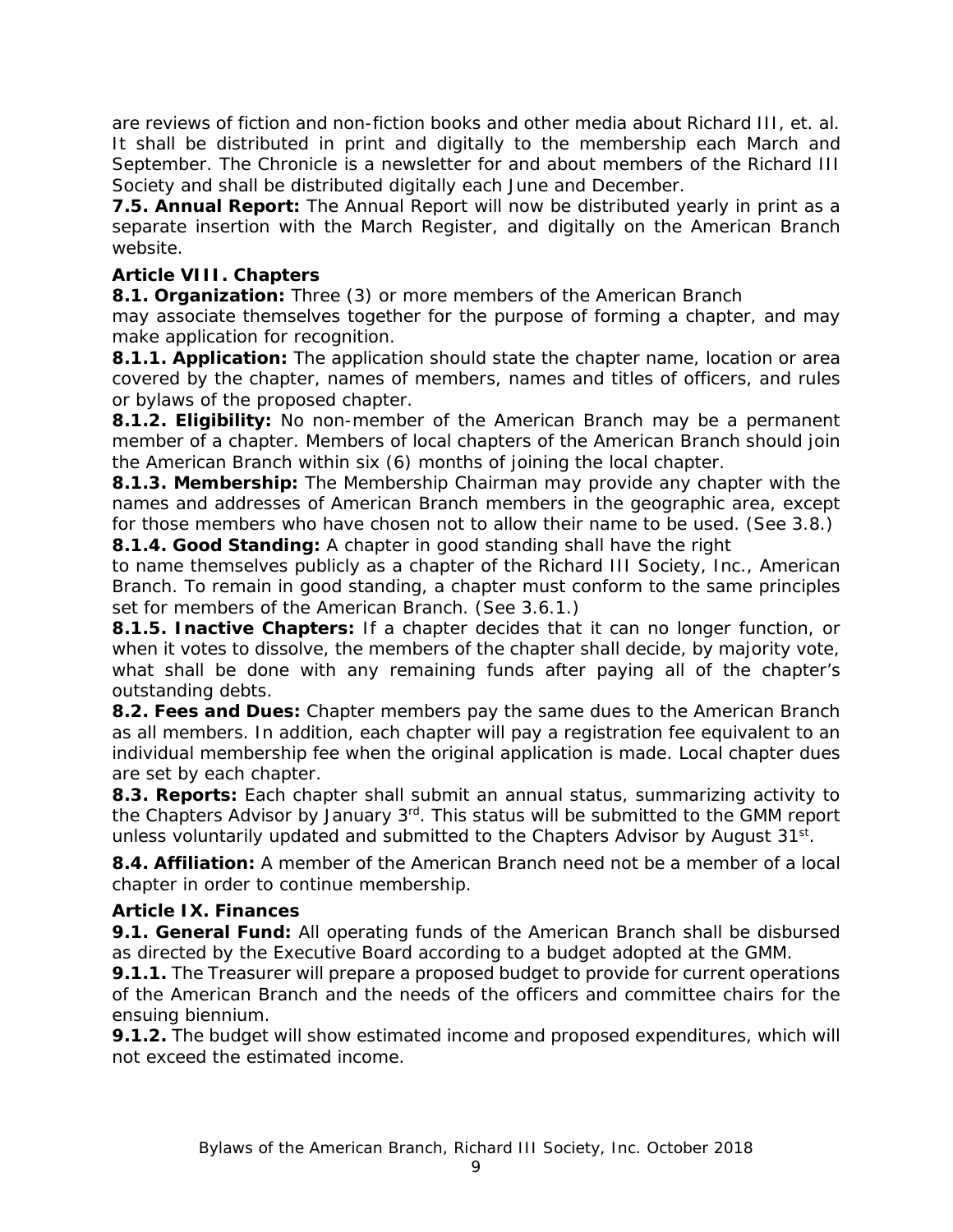**9.1.3.** Except as expressly authorized by the Executive Board, all expenditures of the American Branch shall be limited to the amounts authorized by this budget when approved at the GMM.

**9.2. Special Funds:** The Executive Board may, by resolution, designate the establishment of special funds to invest and accrue for scholarships, memorials, or other purposes as it deems appropriate. Written criteria for each special fund, containing its purpose, endowment specifics, and investment, are to be filed with the Treasurer. The Executive Board may appoint one or more members of the Society to advise it on the disposition of any money in the funds. The Treasurer will oversee the funds' finances and will report biennially at the GMM the level of support for each fund, and which funds should be discontinued for lack of support. The Executive Board will find an appropriate use for any remaining monies in a discontinued fund.

**9.3. Fiscal Year:** The fiscal year of the American Branch shall commence on January 1<sup>st</sup> of each calendar year.

**9.4. Internal Audits:** The accounts of the Treasurer, Sales Officer, and any other officers that handle funds of the American Branch will be examined biennially by an Audit Committee appointed by the Executive Board. A report by the Audit Committee will be published with the March *Ricardian Register* and on the American Branch website.

# **Article X. Amendments**

**10.1. Amendments:** The Bylaws of the American Branch may be amended, revised, or repealed. The procedure for amendment may be generated by either of the following:

(a) The members of the American Branch.

(b) The Executive Board, as provided in Article IV of these Bylaws.

**10.1.1.** Any Bylaw changes or revisions originating from at least five members in good standing must be submitted in writing to the Executive Board at least ninety (90) days prior to the GMM.

**10.1.2.** Any Bylaw changes proposed by the Executive Board must be made far enough in advance of the GMM so that members will receive timely notice of the proposed amendments.

**10.1.3.** The Executive Board shall determine the best way to notify members of the proposed changes in advance of the GMM.

**10.1.4.** Any proposed Bylaw changes will be presented to the membership at the GMM, where members may debate their merits and vote to accept or reject them.

**10.1.5.** The Executive Board shall determine the best way to circulate to the membership a copy of any Bylaws that are adopted, amended, or repealed, together with a concise statement of the rationale for the changes. They may also be placed on the website.

## **Article XI. Prohibited Activities**

**11.1.** No part of the net earnings of the American Branch shall inure to the benefit of, or be distributed to, the members, officers, or other private persons, except for authorization to make reasonable compensation of expenses for services rendered or to make payments and distributions in furtherance of the purposes set forth in Article I.

**11.2.** No substantial part of the activities of the American Branch shall be:

(a) The carrying on of political propaganda.